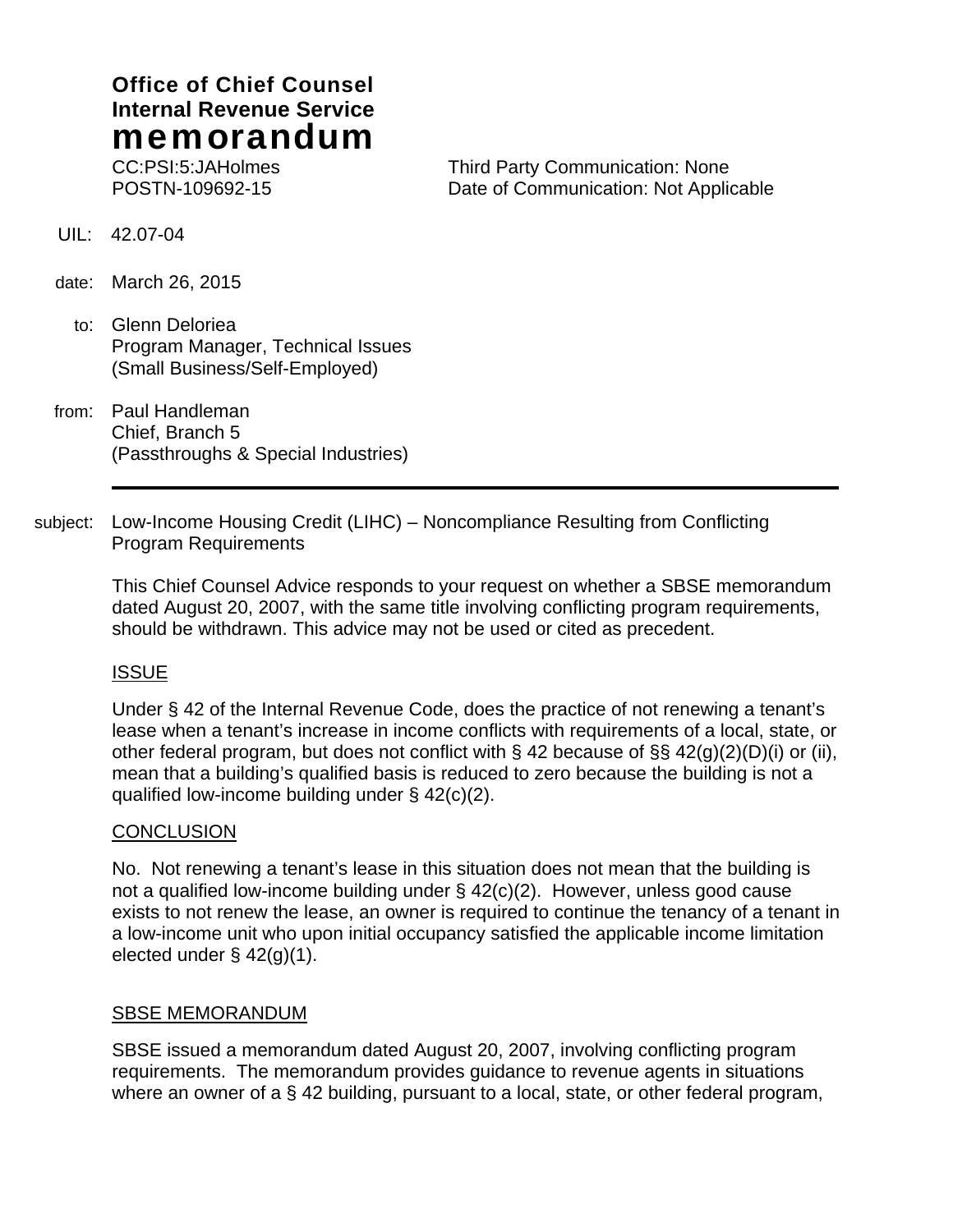has implemented policies or procedures that result in not renewing a tenant's lease in a § 42 low-income unit when the tenant's income rises to a certain income threshold that violates such other program's requirements. An owner does not renew a tenant's lease despite the fact that the initial occupancy satisfied the income limitation elected for the project under § 42(g)(1), and any later income increase, which exceeds the applicable income limitation during the 15-year compliance period, is not in conflict with § 42 requirements because of the rules in  $\S$  42(g)(2)(D). Section 42(g)(2)(D)(i) protects initially qualifying households from being displaced as their income rises, and § 42(g)(2)(D)(ii) applies if a tenant's income increases above 140% of the applicable income limit. The memorandum concludes that the local, state, or other federal program creates a conflict with § 42 that violates §  $42(g)(2)(D)$ . Because the owner is giving precedence to a local, state, or other federal program, which is in conflict with § 42(g)(2)(D), the memorandum reasons that the project is not in compliance at all times during the 15-year compliance period and no credit under § 42 is allowable under § 42(c)(2). The memorandum determines it is not necessary to determine exactly how many or which units were affected by the conflicting program. No credit is allowable in the year under audit and the taxpayer is also subject to the credit recapture provisions under § 42(j).

#### LAW AND ANALYSIS

Section 42(a) provides that the amount of the low-income housing credit determined for any tax year in the credit period is an amount equal to the applicable percentage of the qualified basis of each qualified low-income building.

Under § 42(c)(2)(A), the term "qualified low-income building" means any building that is part of a qualified low-income project at all times during the 15-year compliance period.

Under § 42(g)(1), a "qualified low-income housing project" means any project for residential rental property if the project meets the minimum set-aside, as elected by the owner on Form 8609, line 10c.

Under  $\S$  42(g)(2)(D)(i), except as provided in  $\S$  42(g)(2)(D)(ii), notwithstanding an increase in the income of the occupants of a low-income unit above the income limitation applicable under  $\S$  42(g)(1), such unit shall continue to be treated as a lowincome unit if the income of such occupants initially met such income limitation and such unit continues to be rent-restricted.

Under  $\S$  42(g)(2)(D)(ii), if the income of the occupants of the unit increases above 140 percent of the income limitation applicable under  $\S$  42(g)(1),  $\S$  42(g)(2)(D)(i) shall cease to apply to any such unit if any residential rental unit in the building (or a size comparable to, or smaller than, such unit) is occupied by a new resident who income exceeds such income limitation.